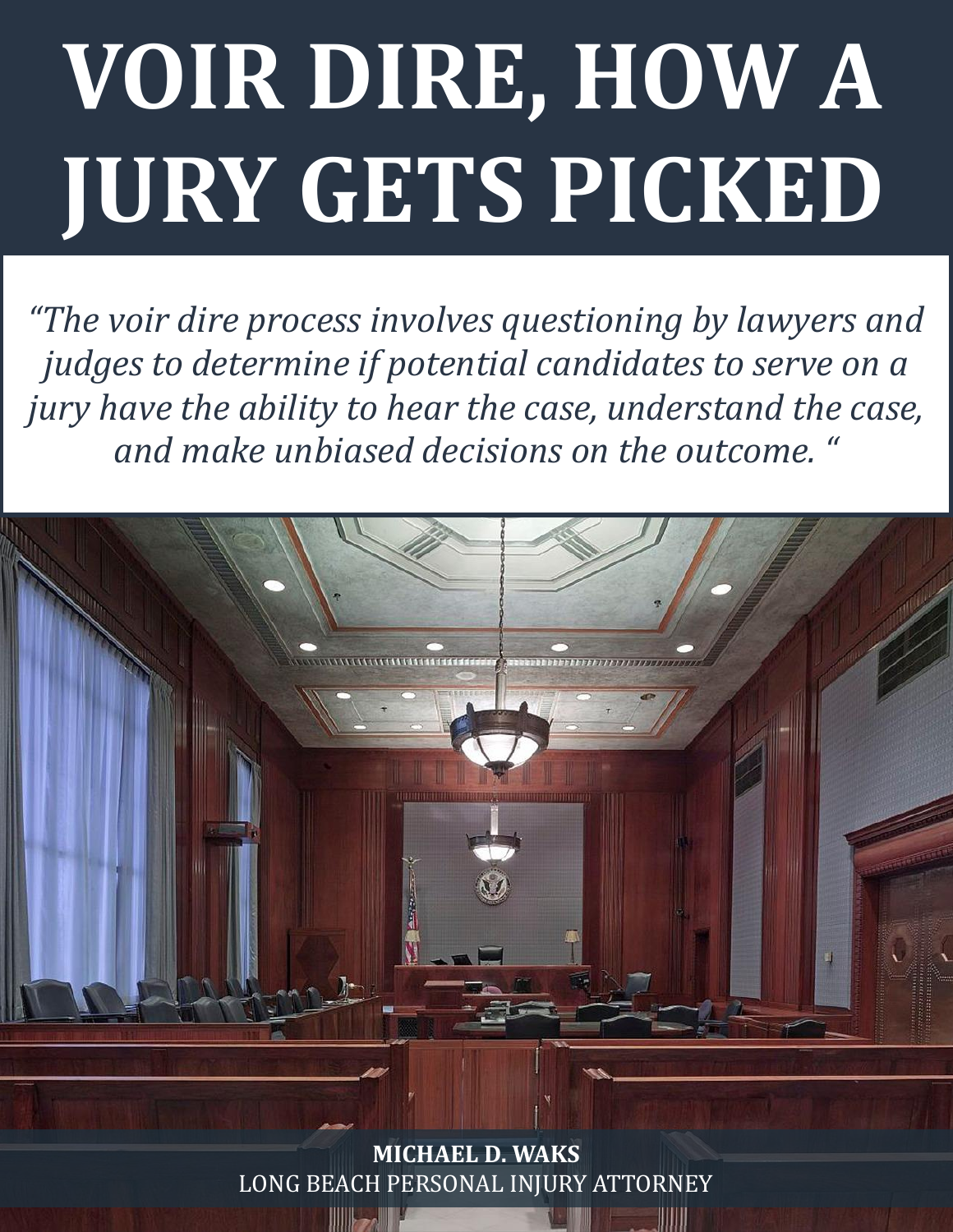

When plaintiffs file a civil lawsuit to recover compensation for injuries, the case is generally decided by a jury, if it does not settle. A jury is chosen from among eligible members of the public to serve in a particular trial. The decision made by the jury is going to determine

whether a plaintiff is able to recover compensation or not, so it is imperative that the jury be unbiased, impartial, able to understand the law, and able to make a fair decision on the outcome of the case.

Voir dire is the legal process that is used to evaluate potential jurors to determine if they are suitable for jury service in the case being heard. Plaintiffs in civil lawsuits who wish to pursue damage claims after a personal injury accident should ensure they have an experienced Long Beach injury lawyer to ask appropriate questions during voir dire so a jury can be selected that will give the plaintiff the best shot at winning his case.

## **WHAT IS VOIR DIRE?**

The voir dire process involves questioning by lawyers and judges to determine if potential candidates to serve on a jury have the ability to hear the case, understand the case, and make unbiased decisions on the outcome.

In California, the rules for the voir dire process are set forth in the Trial Jury Management and Selection Act. This Act is found in Section 190 through Section 237 of the California Code of Civil Procedure. Each different code section sets forth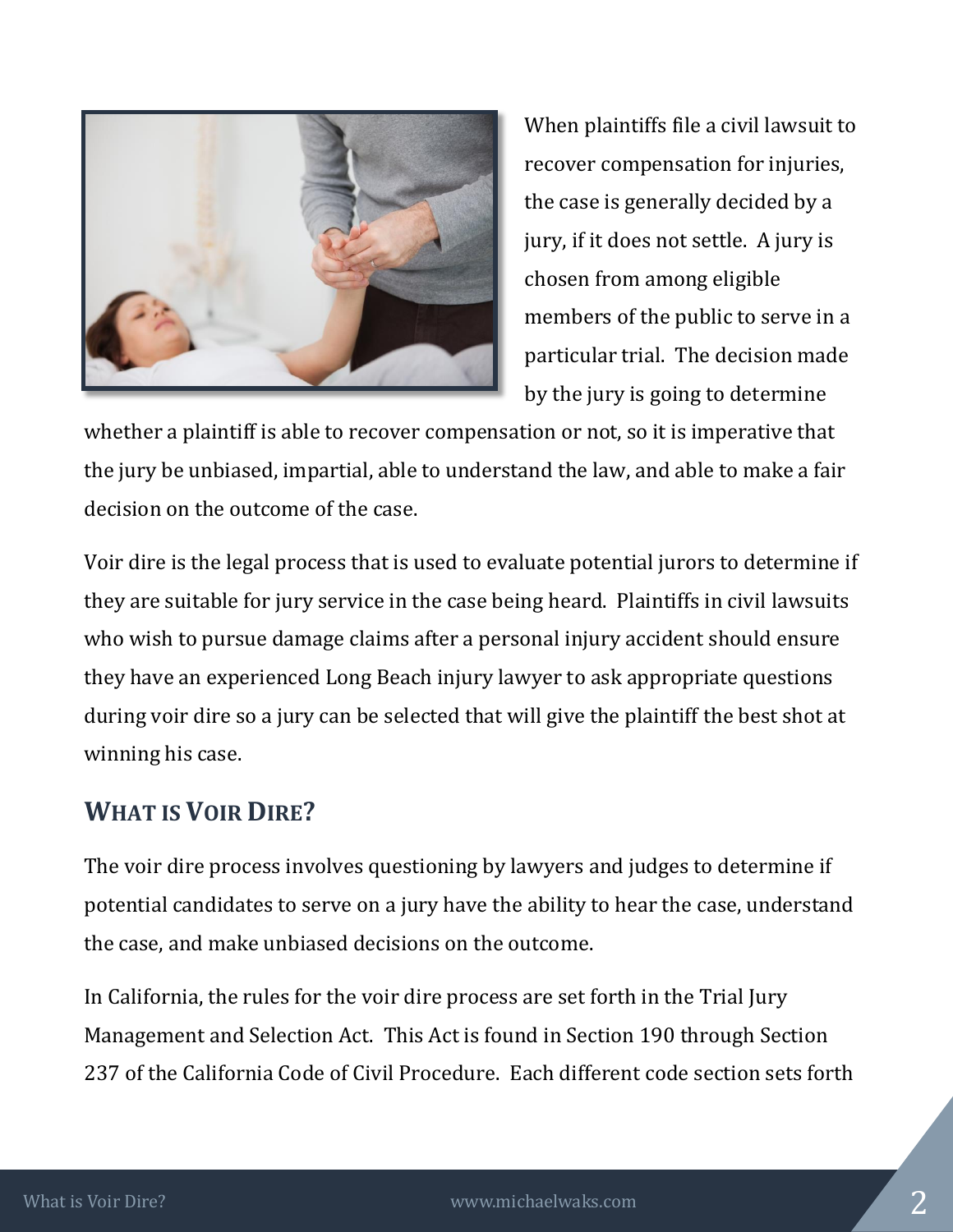specific rules for who can question a potential jury member, how that jury member can be questioned, and what the purpose of the questioning is.



Under Section 223 of the California Code of Civil Procedure, the judge is given authority to conduct an initial examination of prospective jurors. The judge asks basic questions to determine if any jury member needs to be disqualified from jury service for the particular case. For example, if any of the members of the jury know the defendant or the plaintiff in the case, the jury member may be disqualified right away from serving on the jury.

After the judge has conducted an initial examination of the potential jurors,

attorneys for both the plaintiff and the defendant have the opportunity to ask questions of potential jurors who remain eligible for service.

The court has broad discretion to limit the amount of time that is available for lawyers to ask questions of potential jurors, and California law makes clear that the purpose of voir dire in civil cases is to aid attorneys in finding out whether there is cause for a juror to be excused or if there is a reason the attorney should use a peremptory challenge to excuse a juror. Attorneys may not indoctrinate prospective jurors on their particular theory of the case, or attempt to educate jurors on the law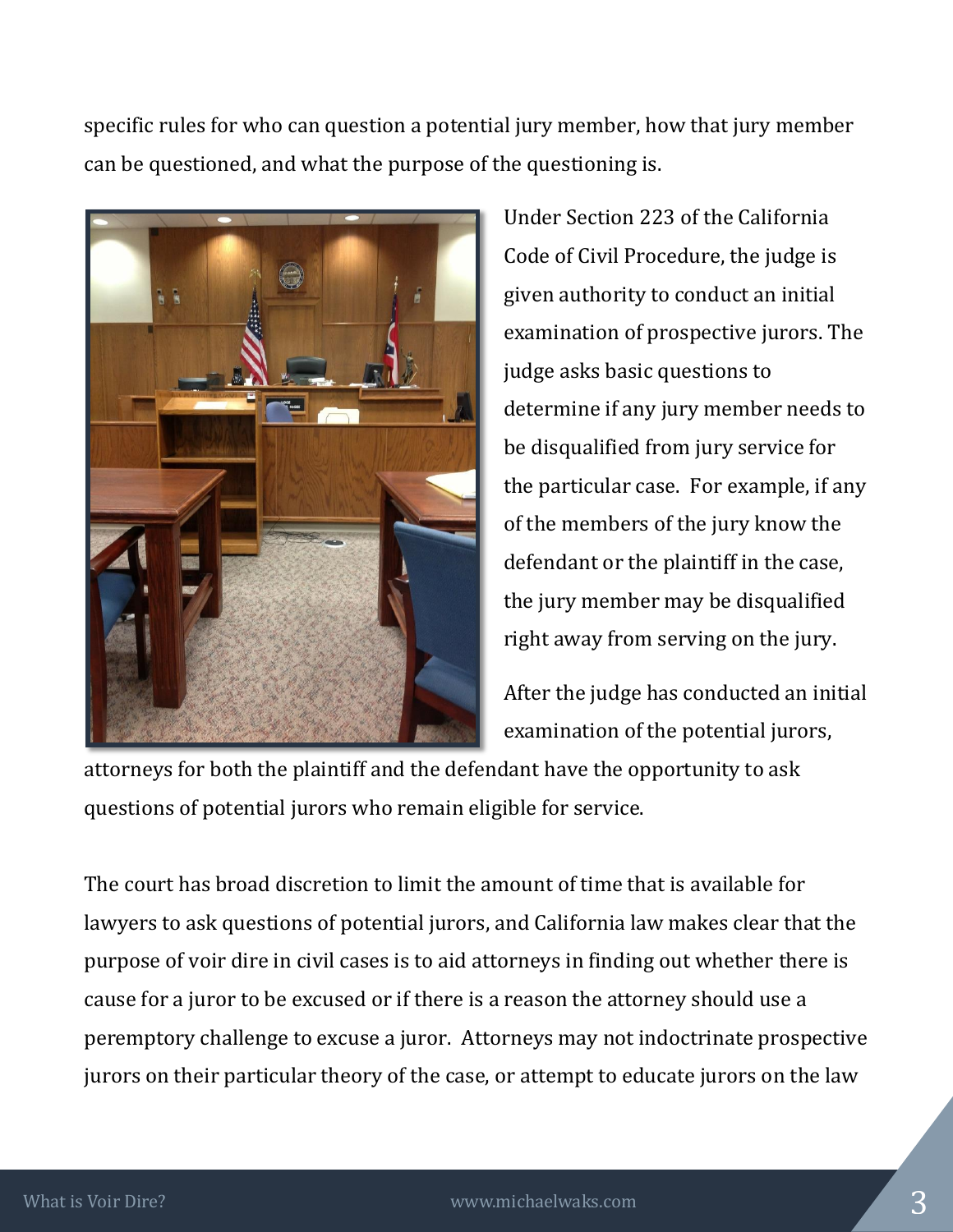during the voir dire process.

## **HOW DOES VOIR DIRE WORK?**

Attorneys for both the plaintiff may challenge jurors for cause, which means asking the juror be excused on the basis of implied bias, actual bias, or other grounds for general disqualification, such as mental competence or age. Attorneys may also use peremptory challenges, which means they can dismiss a juror without providing a particular reason or justification. Race, religion, sex, color, national origin, and similar grounds may not be grounds for a peremptory challenge.

In civil cases, the plaintiff and defendant are generally limited to six peremptory challenges each, but the court may grant additional peremptory challenges if the interests of justice require.

## **WHY IS VOIR DIRE IMPORTANT?**

Plaintiffs in civil cases want a jury who can be sympathetic to their case. For example, it is important a plaintiff not be forced to prove a case to a group of jury members who believe most lawsuits are frivolous and that victims should not be fully compensated for losses. Plaintiffs also want to make sure jury members can understand the evidence put forth, especially in more complex cases where scientific evidence may need to be presented.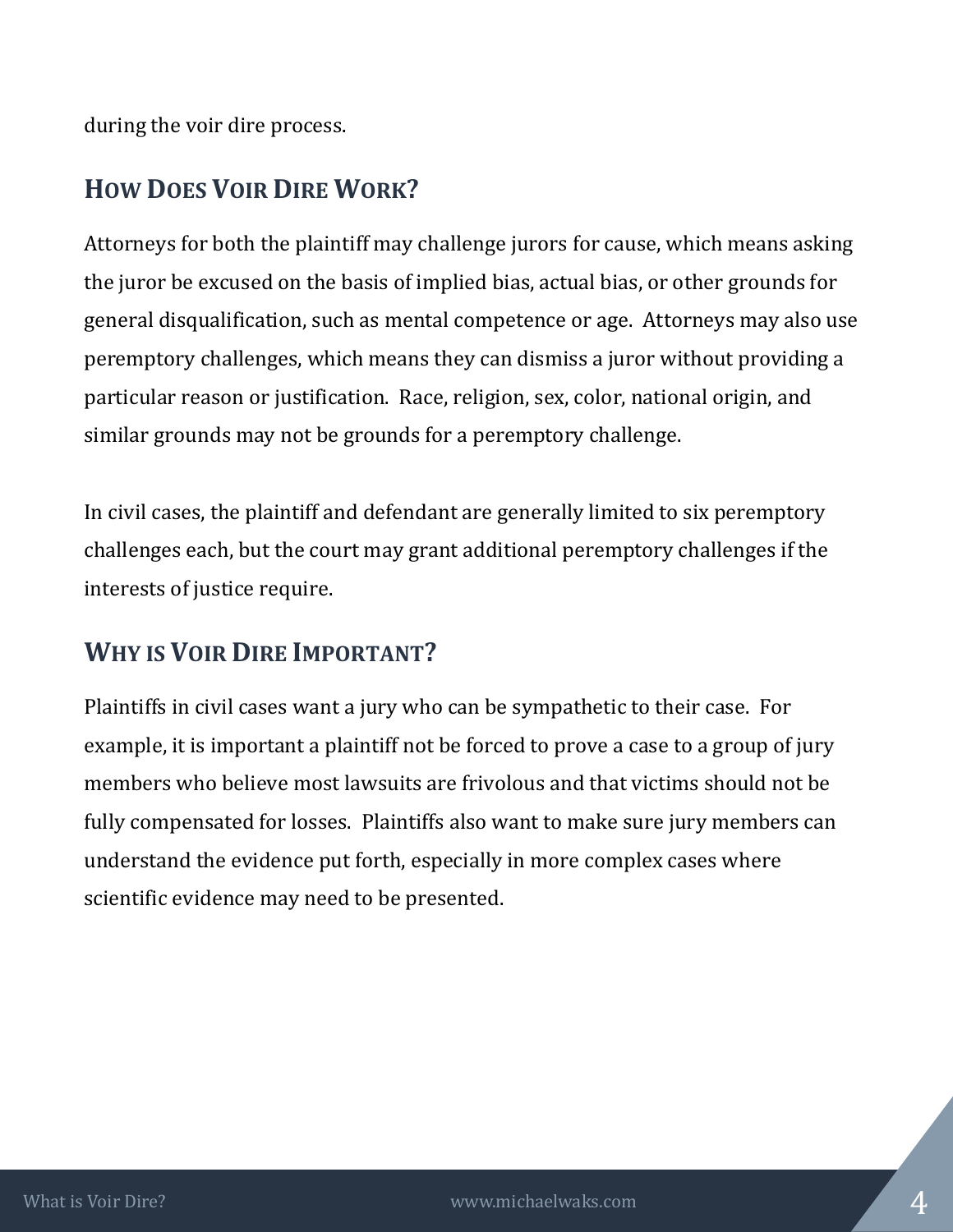## **CONTACT AN EXPERIENCED LONG BEACH PERSONAL INJURY LAWYER TO ASSIST YOU WITH YOUR CLAIM YOUR INJURIES ARE PERSONAL TO ME**

Experienced injury attorneys have studied the jury selection process and know how



to ask questions which elicit illustrative answers that can help to determine whether someone will be a sympathetic jury member. With the help of an experienced Long Beach personal injury lawyer, a good jury can be chosen and

a strong case can be presented to convince the jury to award compensation and damages for losses.

Call the Law Office of Michael D. Waks at [888-394-1174](tel:8883941174) or use the convenient online [contact form](http://www.michaelwaks.com/contact/) to schedule a free consultation. You are under no obligation and you will never pay any money unless you recover damages for your injuries. I offer bilingual services as part of my comprehensive approach to legal representation and I am available 24/7 to talk to you about your case.